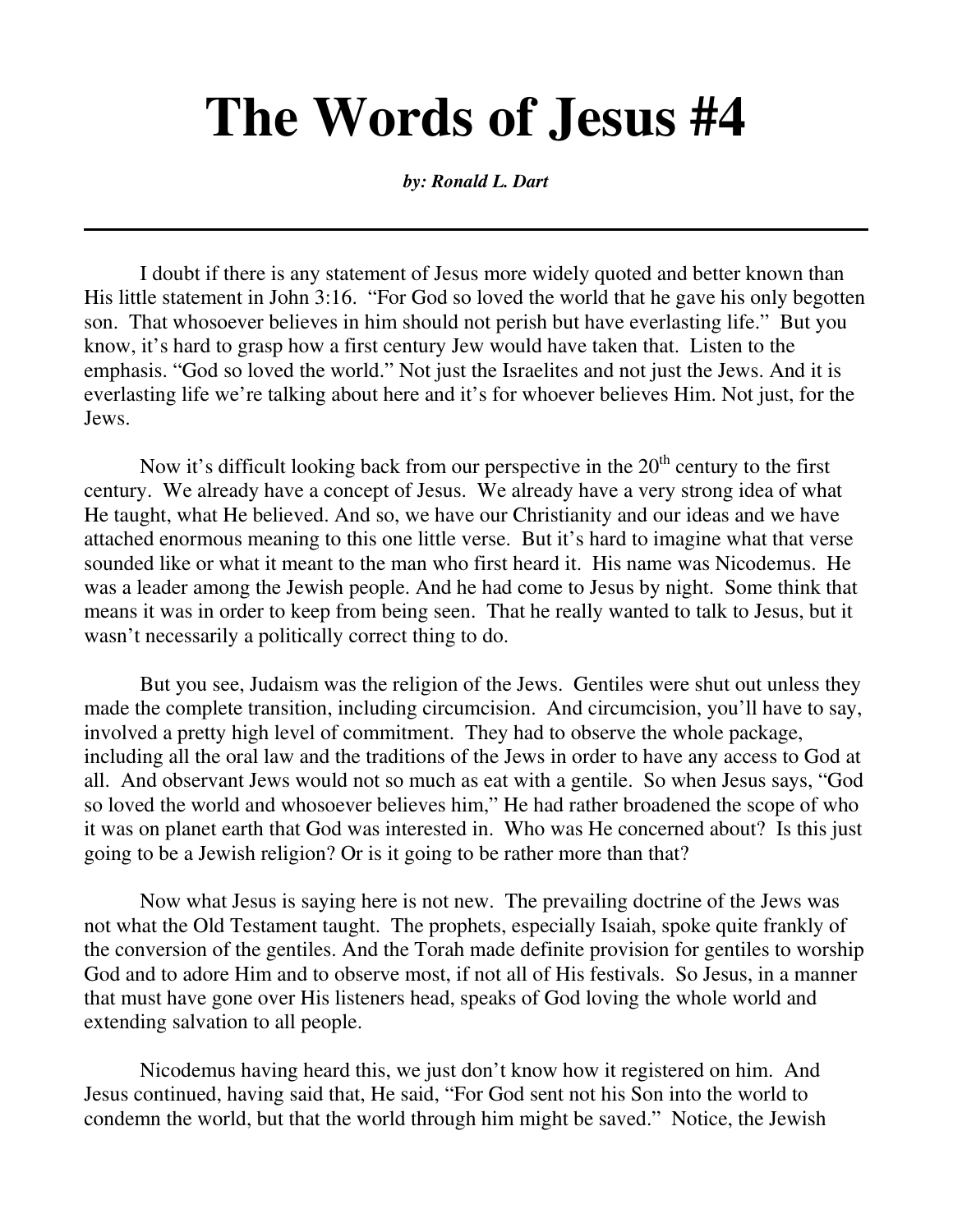approach was that we are God's people. That we are the ones upon whom God has bestowed this special blessing. And among many Jews, not necessarily all, there was a conception that God was going to condemn the world, all of them, except them. But Jesus said, "No. He was not sent into the world to condemn the world, but that the world through him might be saved."

 There is another little, what shall we say, Joker in the deck here. Jesus said, "God sent not his Son into the world to condemn the world but that the world through him might be saved." Who do suppose Nicodemus thought He was talking about? We know Jesus was talking about Himself, but one can't help but wonder what Nicodemus might have thought by that.

 Jesus went on to say, "He that believes on him is not condemned, but he that believes not is condemned already, because he has not believed in the name of the only begotten son of God. Now this is the condemnation. That light is come into the world and men loved darkness rather than light because their deeds were evil." The image that comes to mind is going into a kitchen in a house and turning on the light and then suddenly seeing all sorts of cockroaches start scurrying for cover. They are happy to be out in the light, but you turn that light on, those cockroaches are gone like a shot. That's the image that Jesus holds out for us here; of men who were in the world scurrying around in the dark and enjoying themselves in the dark and then light is turned out. Light comes into the world and the light that came into the world was Jesus. He says "Everyone that does evil hates the light. They do not come to the light because their deeds will be reproved. But he that does truth comes to the light so that his deeds may be fully manifest, that they are wrought in God."

 Well, how you live your life and how you feel about your life, whether you feel that your ways are honest and upright before God, has a great deal to do with how you feel when you come into the presence of God either in worship or in prayer or any other way. And so in this, what must be the longest of the messages or statements that Jesus has made up until this time, He lets us know that man in general, even those of us who are doing evil, we really know that we are wrong and whenever light comes into our presence, we tend to want to shrink back into the dark.

 On another occasion, Jesus came to a city of Samaria, which is called Sychar. It was near a piece of ground that Jacob gave to his son Joseph and Jacob's well was there. Now, there is something about Samaria that you ought to know. In the years preceding the fall of Jerusalem, well quite a long time before, the Kingdom of Israel had been divided in two. The northern tribes were headquartered in Samaria in the north and the southern ones in Jerusalem in the south. The ten northern tribes went into captivity quite a long time ahead of Judah in the south. And after they had been carried away into captivity, the King of Assyria, brought in people from the East who were not Israelites and settled them in that land. Now in the earliest years that they were there, they had a big problem with wild beasts. The land was vacant for a while. The animals increased, and so it became dangerous really for people to live there. Their theory was, well, the people of the land do not know the God of the land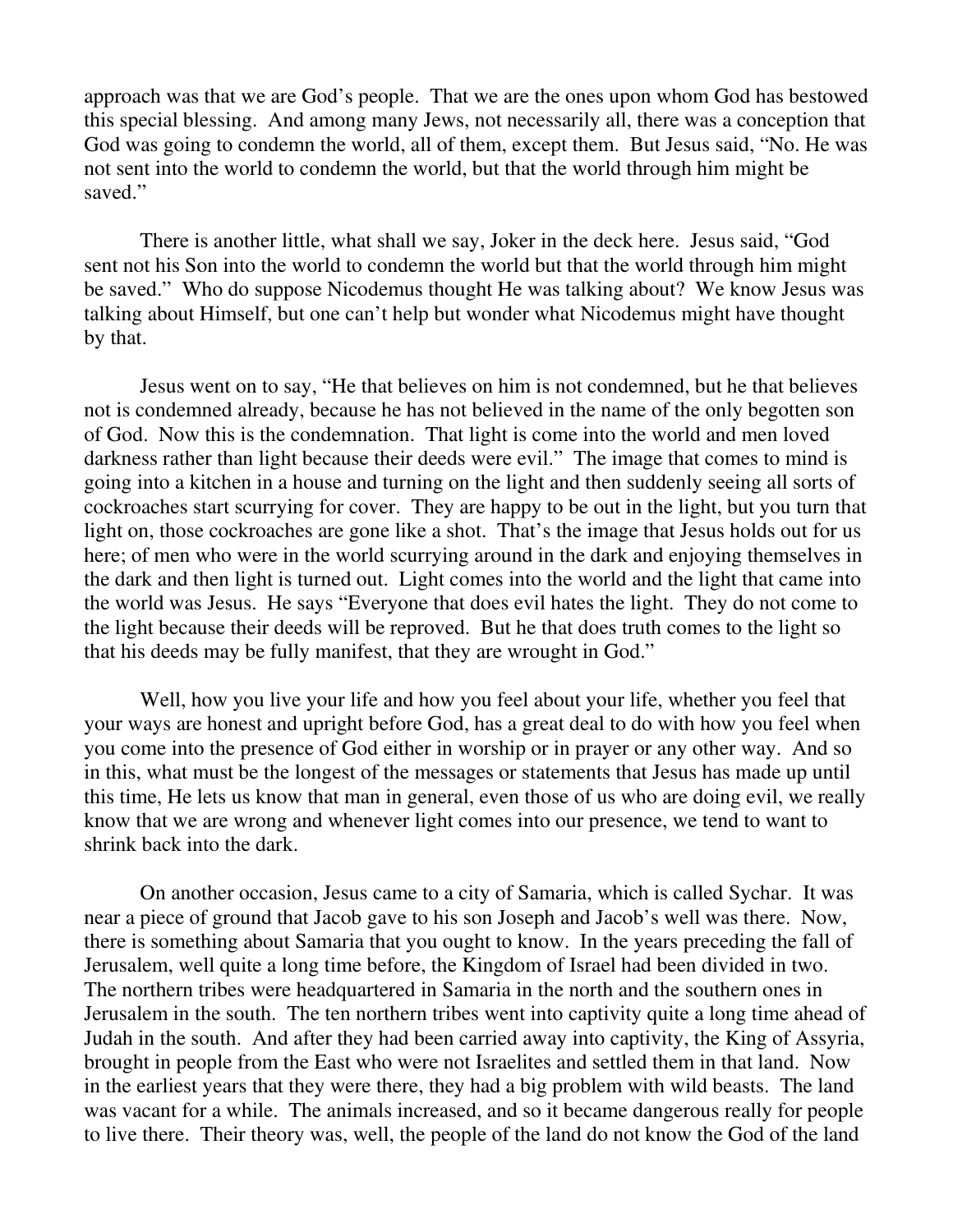because we moved them in from Babylon. So let's teach them the way of the God of the land. And the result of this was the development of a set of scriptures based upon the Pentateuch, upon the Torah. It is called the Samaritan Pentateuch. So these people in the north, sort of knew God and worshiped God and they had their own set of scriptures up there, but they were not Israelites. They were treated with and looked upon with considerable contempt by the Jews. This is where Jesus is when He goes up to Jacob's well.

 He was sitting by the well. His disciples had gone into town to buy food, when a woman of the city came near to draw water out of the well. Jesus said to the woman, "Would you give me something to drink?" Now this is unusual. You might not think so, but it really was at the time; (A.) For a Jew to speak to a Samaritan, and (B.) For a man to speak to a woman. Women, you know, they were just servants. They did their thing and they were not as important as men. So the fact that Jesus spoke to this woman was by itself rather unusual. But I think He sensed something in this woman, because she herself is a little unusual.

 She comes back and says, "Now wait a minute. How is it that you being a Jew asked drink of me which is a woman of Samaria? For the Jews, like you have no dealings with the Samaritans." Now she was a little ticked off and, perhaps to some extent justifiably so. Because I am sure the Samaritans in generations past had really gotten a little bit weary of the superior attitude of many Jews who happened to come through their country, and, who would not speak with them, would not deal with them, and treated them as scum. So for a Jew to say, "Would you mind giving me a drink".....well, (laughs) it was a provocation to the lady.

 Jesus answered and said to her, "If you knew the gift of God and if you knew who it is that says to you, "Give me a drink," then you would have asked of Him and He would have given you living water." Now you and I again, we've got the whole New Testament, we've got all four gospels and the epistles of Paul. And so, we know what Jesus is talking about here, but she didn't. She didn't have a clue. Now why would Jesus speak to her this way knowing that she was not going to understand what He was talking about? Well He kind of gave her a choice, when He said this back to her. She could say, ha, draw her water out, turn her back on him, and flounce away back into the town. Or she could inquire into what He is talking about, which might give him an opportunity to explain further whatever it was that He wanted to say to her. Well, she took the bait.

 As I said earlier, Jesus is apt to use enigmatic statements. He is apt to use leading statements. He almost tempts a person to reply, to come back. And she said, "Sir, you've got nothing to draw with, and the well is deep. Where are you going to get this living water? Are you greater than our father Jacob who gave us the well? And drank there of himself and his children, and his cattle." It is interesting that she traces her lineage back to Jacob as well, considering that she considers herself at least in some measure, perhaps half-breed, an Israelite. Well Jesus listened and said "Well, whoever drinks of this water will get thirsty again. But whoever drinks of the water that I will give him, will never thirst, because the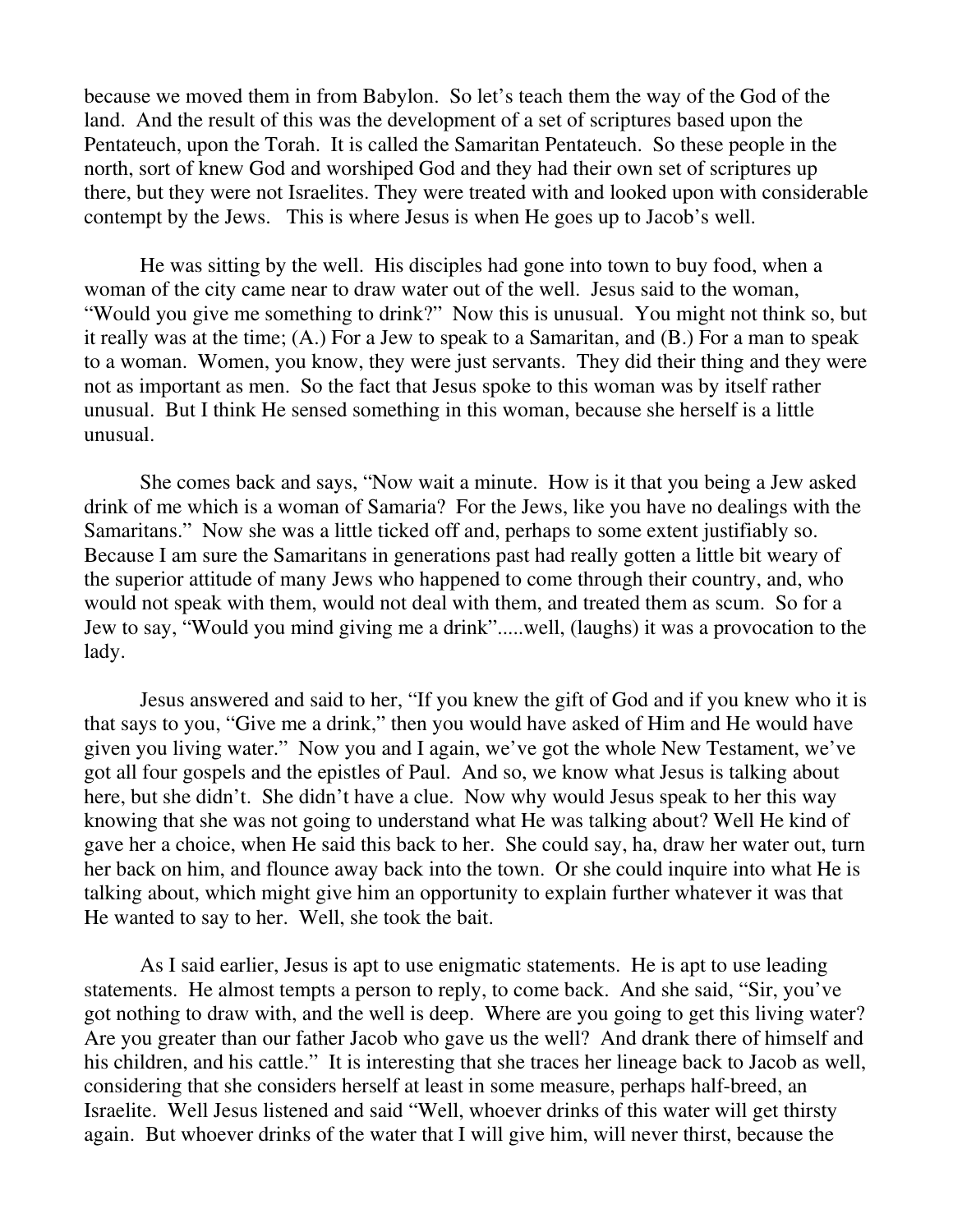water that I shall give him shall be a well of water springing up to everlasting life." Now I don't know quite what to make of her response. She may be being sarcastic, or she may have said "Well, I really would like to have that," for she says to him, "Sir give me this water, so that I am not thirsty and I don't have to come out here anymore to draw." That last statement, I will confess, does begin to sound a little bit like she is being sarcastic. Jesus, I think taking her that way said, "Go call your husband and come back." And the woman answered and said, "I have no husband." And Jesus said, "Ahh, you have well said, you have no husband, for you have had five husbands. And he whom you now have is not your husband. In that, you spoke the truth."

 Now, the little exchange that leads up to here, as I said, Jesus often speaks enigmatically, He tempts a person to reply. And depending upon the way in which that person comes back to Him and how persistent they are, they learn something. This woman, who was, I think, a little bit sarcastic in coming back to Jesus, and who even was smarting off when she said, "Well give me this water so I don't have to come back here anymore." He goes right to the heart of the matter, "Go get your husband," and when she says, I don't have one. He said, "That's the truth."

 The woman then said, "Sir, I perceive you are a prophet." She was a swift little lady. She realized He was a prophet, because no stranger would have known that she had five husbands. And no stranger would have known that she was shacked up with the man that she was living with at that time. She went on to say, "Our fathers worshiped in this mountain. But you say that in Jerusalem is the place where men ought to worship." She does not give up easy. She is still rankled by the distinctions that Jews draw between themselves and Samaritans. Well, between themselves and the rest of the world, in that time many of them did. And I don't mean this to be taken in an anti-Semitic way, that the Jews are this way, because the Jews that you meet today are not necessarily. But in that time, a certain segment of the Jewish society was pretty arrogant about their relationship with God. And pretty much put down anyone else who claimed to have that kind of relationship, and she was tired of it.

 So she persisted, and she said, "I don't get this thing with you. You're a prophet, okay, but I don't get this thing that our fathers have always worshiped in this mountain and you say that Jerusalem is the place that men have to worship." And Jesus said to her, "Woman believe me, the hour comes when you shall neither in this mountain nor yet at Jerusalem worship the Father." That the worship of the Father is not a matter of place. "You worship, you know not what. We know what we worship, for salvation is of the Jews. But, the hour comes and now is, when true worshipers, shall worship the Father in spirit and in truth for the Father seeks such to worship him. God is a spirit, and they that worship him must worship him in spirit and in truth." What a statement.

 For what Jesus is doing at this point in time is yanking religion up by its roots. He is saying, forget about this mountain. Forget about that mountain. Forget about places and people. Forget about the physical aspects of all of this, for what God is looking for is a man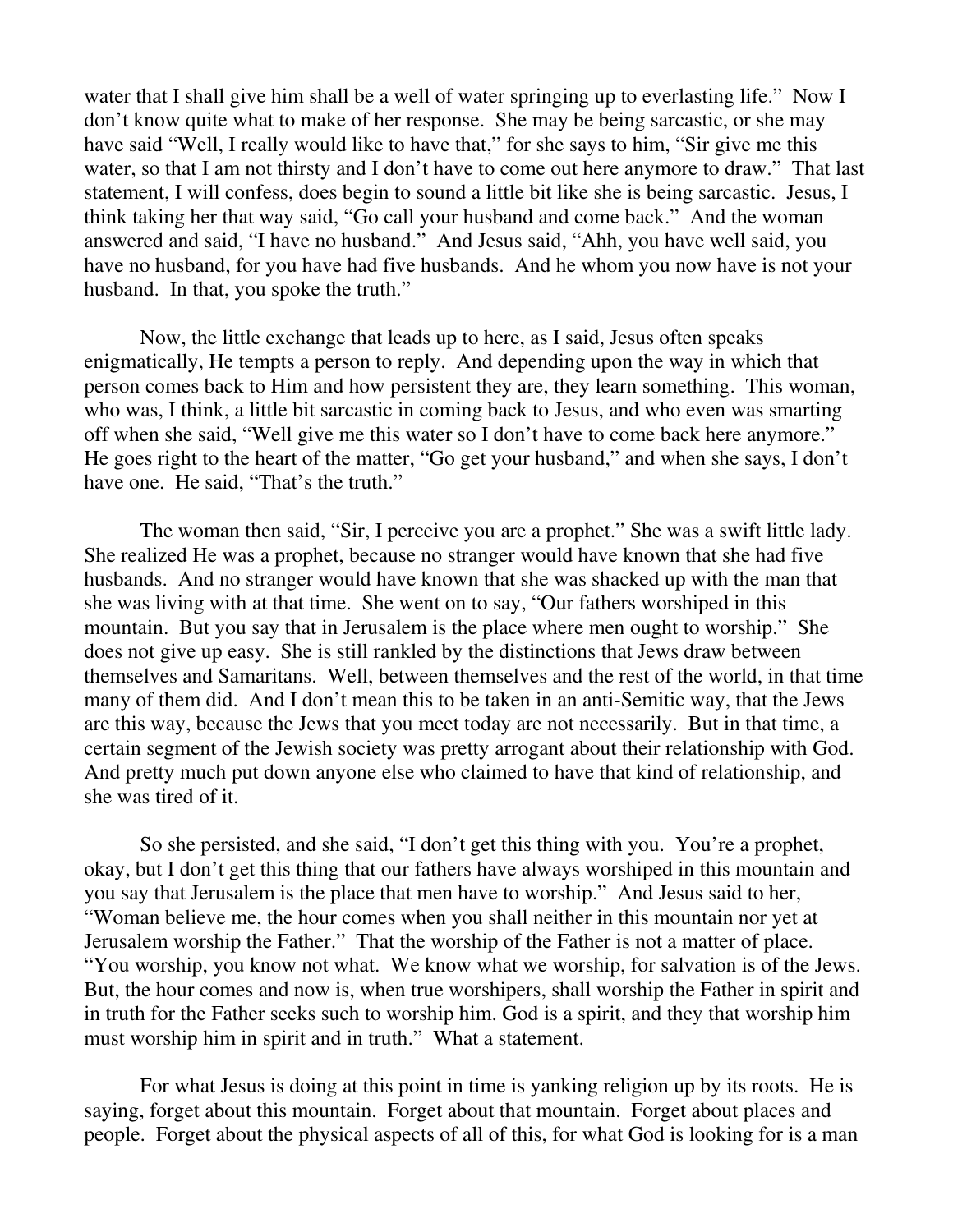who can worship Him anywhere, anytime, from the heart, in truth, for it is truth that God is looking for. Not spin, not angles, not arguments.

 Now our little lady listened to Jesus, and then she said to Him, "Well I know that the Messiah comes (which is called Christ), and when He has come He will teach us all things." It is fascinating that even among the Samaritans, there was this Messianic fever. There was this awareness that the Messiah was coming. This hope for the Messiah, even as throughout all Jerusalem and Judea, there was the hope of the Messiah. And she says, "I know that the Messiah is coming. Well He will teach us and then we will know." And Jesus said to her, "I that speak to you am He." I think this is probably the first time that Jesus told anyone outright that He was the Messiah, and He told a woman, a Samaritan, who was argumentative.

 Upon this scene came Jesus' disciples and they marveled that He talked with a woman. (Laughs). They walked to Him and said, "What's going on here?" This woman is a Samaritan, and a woman!! Yet none of them would say to Him, well, uh Master what are you doing? Why are you talking with her? Well the woman then left her water pot and she went her way into the city. She said to the men of the city, I want you to come see a man who told me all things I ever did. Isn't this the Christ? He has got to be the Christ. He has to be the Messiah. So they all went out of the city and came to Him.

 While all of this was going on, His disciples prayed to Him saying, "Master, eat." And He said to them, "I have food to eat that you don't know anything about." The disciples looked at each other. You know, here again is one of those statements that Jesus is prone to make that is enigmatic. It is almost like a riddle and His disciples are left to figure it out in many cases. They said, "Has anybody brought him something to eat already?" And Jesus then replied and made it clear and said, "My food is to do the will of him that sent me and to finish his work. This is my food, this is my drink. This is what I live for every day." You know it is really something and it is natural of course, that human beings are concerned about what goes into their belly. We are concerned about our daily food. We get hungry and we want to eat. If we get hungry, we get faint. So the preoccupation is, well, here Master, let's have something to eat. But Jesus was so full of His work that food was not important. Then He said to His disciples. "Don't you say there are yet four months and then comes the harvest?" "I say to you, lift up your eyes and look on the fields for they are white already to harvest."

 Now this is an interesting little metaphor that He uses here, because the disciples would have been looking at the calendar and the crops. And they would have said, "Yeah there is three months until harvest." And Jesus said, "No, no, no, look around you. The fields already are white to harvest." What He is talking about here, in His mystical way, is the harvest of people. It is the reaching out to people. It is introducing people to God. Introducing people to Himself. He continued to say, "He that reaps receives wages and gathers fruit unto life eternal that both he that sows and he that reaps may rejoice together. And here in is that saying true: One sows and another reaps. I sent you to reap that, where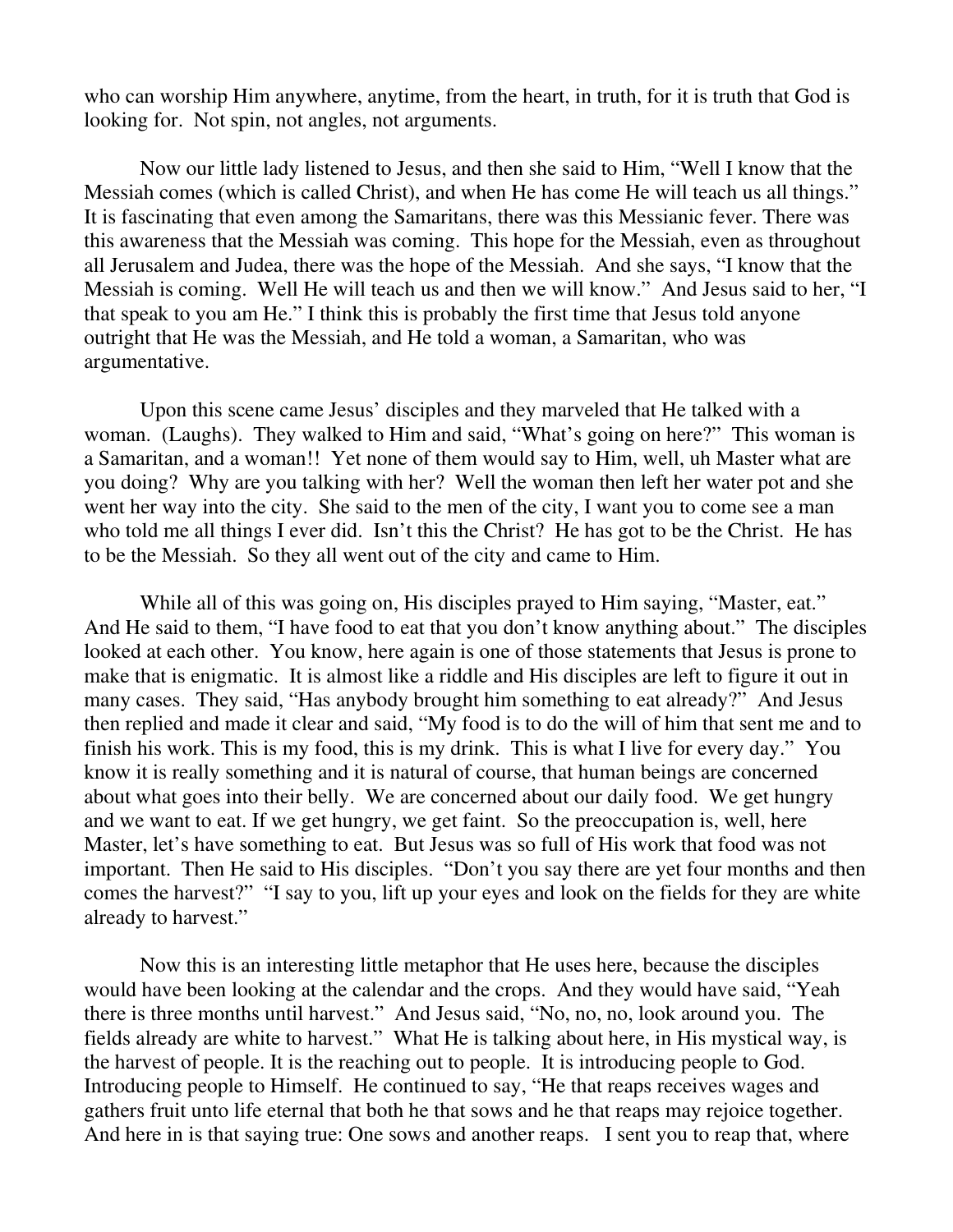upon you bestowed no labor. Other men labored and you have entered into their labors." What in the world do you mean by that? Well He meant actually that the prophets in times gone by had sewn seeds, the knowledge, the information that had come by these men of old was out there and had been working for generations. And everyone was standing around waiting and saying when is the Messiah coming? I know the Messiah is coming. And when He comes, He will teach us all things. And Jesus said, "I sent you out there to reap, that upon which you had bestowed no labor." Other men did it. Other men died to do it. And you, well you have entered into their work. I hope you never forget that.

 Many of the Samaritans of that city believed on Him, because of the saying of the woman that testified. "Well He told me all I ever did." And when the Samaritans were come to Him, they besought Him that He would tarry with them. He stayed there for two days. That is something Jews don't do. They do not hang out with Samaritans. They do not stay in Samaria. They keep going when they get into Samaria. They want to get out the other side of it as fast as possible, but Jesus didn't. He stayed. And many more believed because of His own word. They said to the woman, "Now we believe. Not because of your saying, for we have heard him ourselves and we know that this is indeed the Christ, the Savior of the World." Not just Judea, and not just Jerusalem, but the Savior of all of us.

 I keep finding myself mildly frustrated when I read the gospel accounts. I am frustrated a little bit because Jesus was so economical with His words and I am a little frustrated with Matthew, Mark, Luke and John, because they did not get them all down. I would have liked very much to know what Jesus talked to the Samaritans about for two days as He stayed with them and talked. Well, we will not know that definitely, although I suspect that we find the message elsewhere. Jesus was an itinerant preacher, and as an itinerant preacher He said the same thing over and over again in different places at different times. He did not have someone wandering around with a tape recorder, spreading each message all over the landscapes so He couldn't repeat it somewhere else. So, we have, I think, the gist of everything that Jesus said, we just have it spread all over the gospel accounts and we have to go pull it out in the many small statements that Jesus made.

 On another occasion, Jesus came into Canaan of Galilee and He encountered a certain nobleman whose son was sick at Capernaum. And when he heard that Jesus had come out of Judea into Galilee, he went to Him and he asked Him to come down and heal his son, he said, "For he's at the point of death." And Jesus said to him, "Except you see signs and wonders, you just aren't going to believe are you?" It seems a strange comment to make back to a man who has just come to you with perhaps tears in his eyes, that his son is dying and he desperately wants Jesus to come heal him. But Jesus said, I guess you people aren't going to really believe me unless you see signs and wonders. You won't really take the message, for the message. And the nobleman said, "Please sir, come down lest my child die." And Jesus said to him, "Go your way, your son lives." And the man believed the word that Jesus spoke to him and he turned around and went home. You know it's interesting that, in the face of that challenge from Jesus, this very short statement. "Except you see signs and wonders you will not believe will you?" Just that one short statement and "Go your way,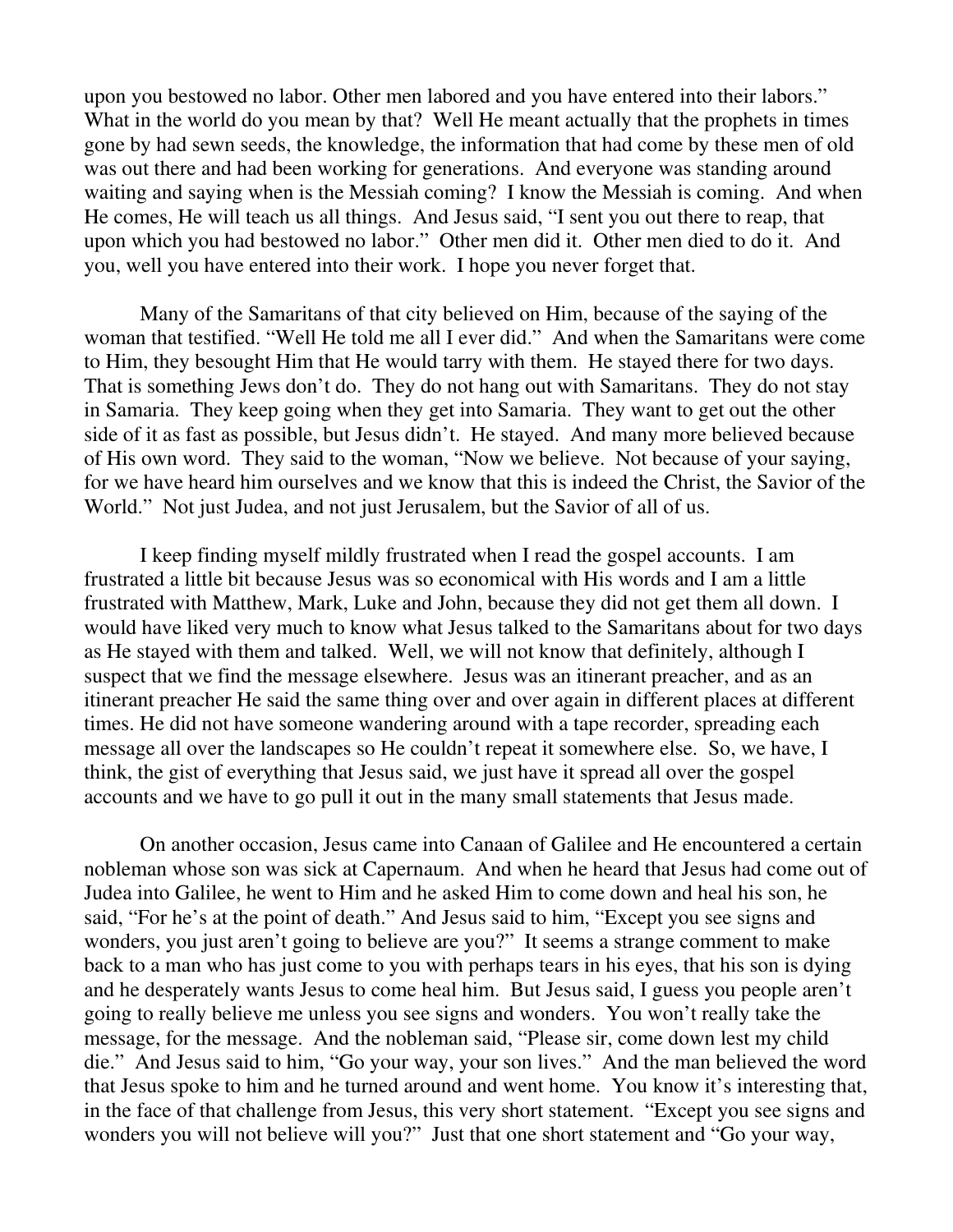your son lives." And the man took it and believed it. And as he was now going down, his servants met him and said, "Your son lives." He inquired of them, the hour when he began to mend. And they said to him, "Yesterday at the  $7<sup>th</sup>$  hour, the fever left him." And the father knew that it was at the same hour, in which Jesus said to him, "Your son lives." So he himself believed and his whole house.

 Well, Jesus came down to Nazareth where He had been brought up and, as His custom was, He went into the synagogue on the Sabbath day and stood up to read. It was Jesus' custom. He kept the Sabbath day you know. He was a Sabbath observing Jew. He went into the synagogue every Sabbath day. On this occasion, He stood up to read. It was customary. Any man in the synagogue could stand and read the scriptures, and the scriptures were read standing. It is an interesting difference between our customs and theirs. They read the scriptures when they were standing and they sat down to teach.

 Well, there was delivered unto Him, the book of the prophet Isaiah and when He had opened the book, He found the place where it was written. He stood up and He read these words to the congregation. Now this is about the words of Jesus that we are talking about here, but He reads these straight out of the Old Testament. "The spirit of the Lord is upon me because He has anointed me to preach the gospel to the poor. He has sent me to heal the broken hearted, to preach deliverance to the captives and recovering of the sight to the blind, to set at liberty them that are bruised, to preach the acceptable year of the Lord." He closed the book and handed it back to the servant in the synagogue and He sat down, which was the custom when one was preparing to teach. And the eyes of everyone in the synagogue were fastened on Him and He said to them, "On this day is this scripture fulfilled in your ears." Now isn't that interesting? He goes back to this and says, "Right now in your presence, this scripture is being fulfilled." What scripture? Well "The spirit of the Lord is upon me because He has anointed me." The word anointed is unmistakable, that is the word which means Messiah. The Messiah is the anointed one. "He has anointed me to preach the gospel to the poor, to the down trodden." This is not something that is available only to the exalted or to the rich. "He has sent me to heal the broken hearted, to preach deliverance to the captives, the recovering of sight to the blind, to set at liberty those who are bruised and to preach the acceptable year of the Lord."

 What is the acceptable year of the Lord? Well the Law of God required that every seven years, that there was a year of release. Captives were turned loose, debts were released and let go. And every, seven times seven, forty nine years were followed by a  $50<sup>th</sup>$ or Jubilee year in which all captives were set free, all land returned to its original owner, all debts were canceled. Everything was set right. And so Jesus told these men in the synagogue on this day, that this is what His ministry was all about. Well they all bore Him witness. And they all wondered at the gracious words that proceeded out of His mouth, but they said, "Isn't this Joseph's son? Who does he think he is? Who gives him the right to come in here and make that kind of a pronouncement about himself?" These men were setting themselves up as losers.